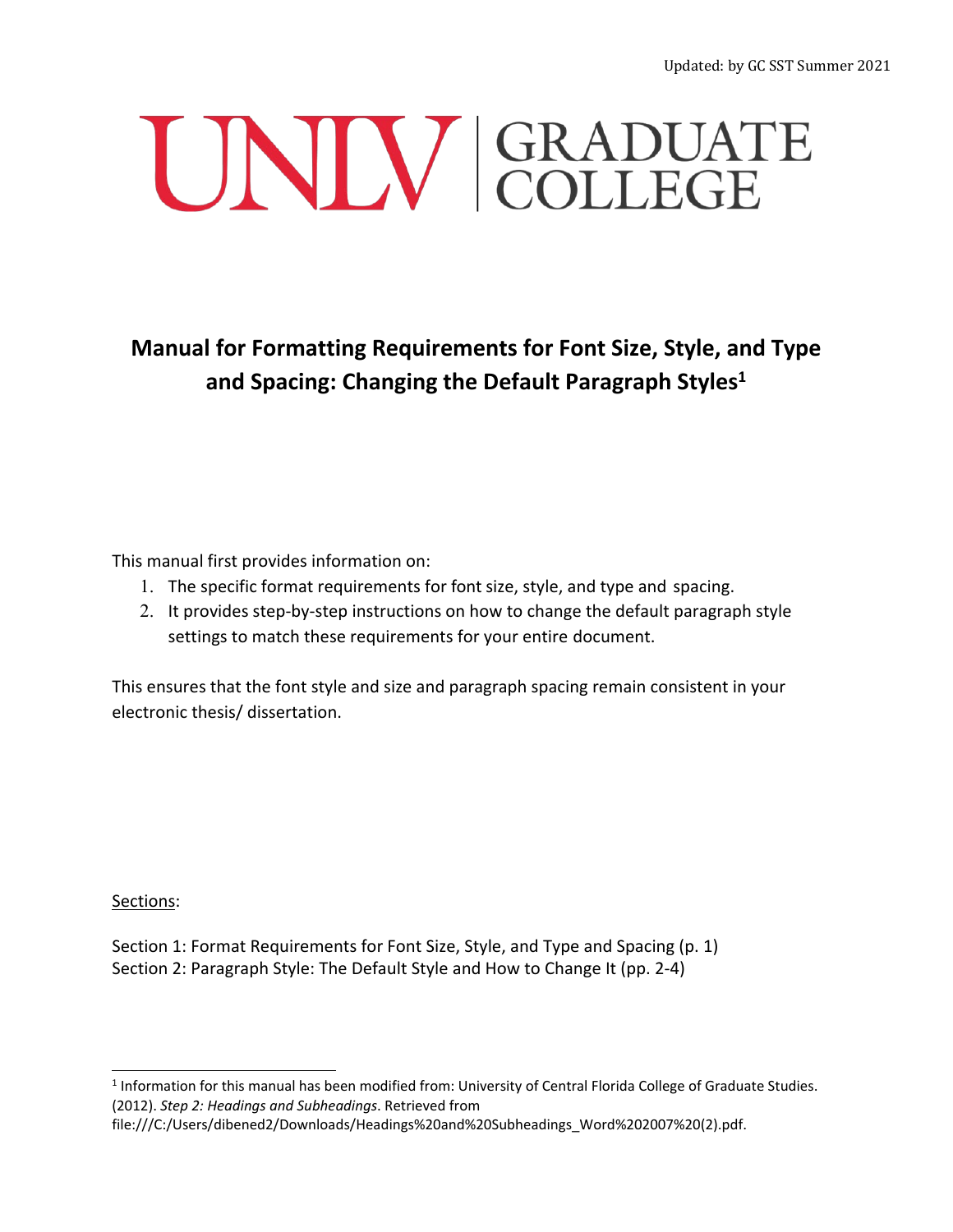# **Section 1: Format Requirements for Font Size, Style, and Type and Spacing**

### Font size, style, and type:

- $\circ$  The font must be a standard style that is clear and readable. Script, cursive, and pictorial fonts are prohibited.
- $\circ$  All document text with the exception of items embedded in figures must be black.
- o Font size should be 11 or 12 point.
- $\circ$  Italicized fonts are only accepted where allowed or required by your chosen style guide (Chicago, APA, ASA, MLA, etc.)
- o Font size and font type must be consistent throughout the text.
- o Chapter titles and sections can be a larger font size than the standard text, if in accordance with the student's approved style guide and advisory committee. This style decision must be applied consistently throughout the text.
- $\circ$  The font size of tables and figures can be smaller than the standard text if in accordance with the student's style guide and advisory committee. This style decision must be applied consistently throughout the text. Font cannot be at less than 8 point to allow for readability.

### Spacing:

- o The document must be double spaced.
	- o **The only exceptions are:** captions; foot-notes; long quotations; bibliographic references; table titles and descriptions; figure titles and descriptions; inserted materials such as tables, images, diagrams, graphs, etc.; and the author's curriculum vitae.
- o Extended direct quotations must be handled according to the rules of your chosen style guide and the direction of your advisory committee.
- $\circ$  Paragraphs should be indented the same number of spaces throughout the document, and spacing between paragraphs should be consistent.
- $\circ$  Spacing around titles, headings, and subheadings should be consistent and match the student's chosen style guide.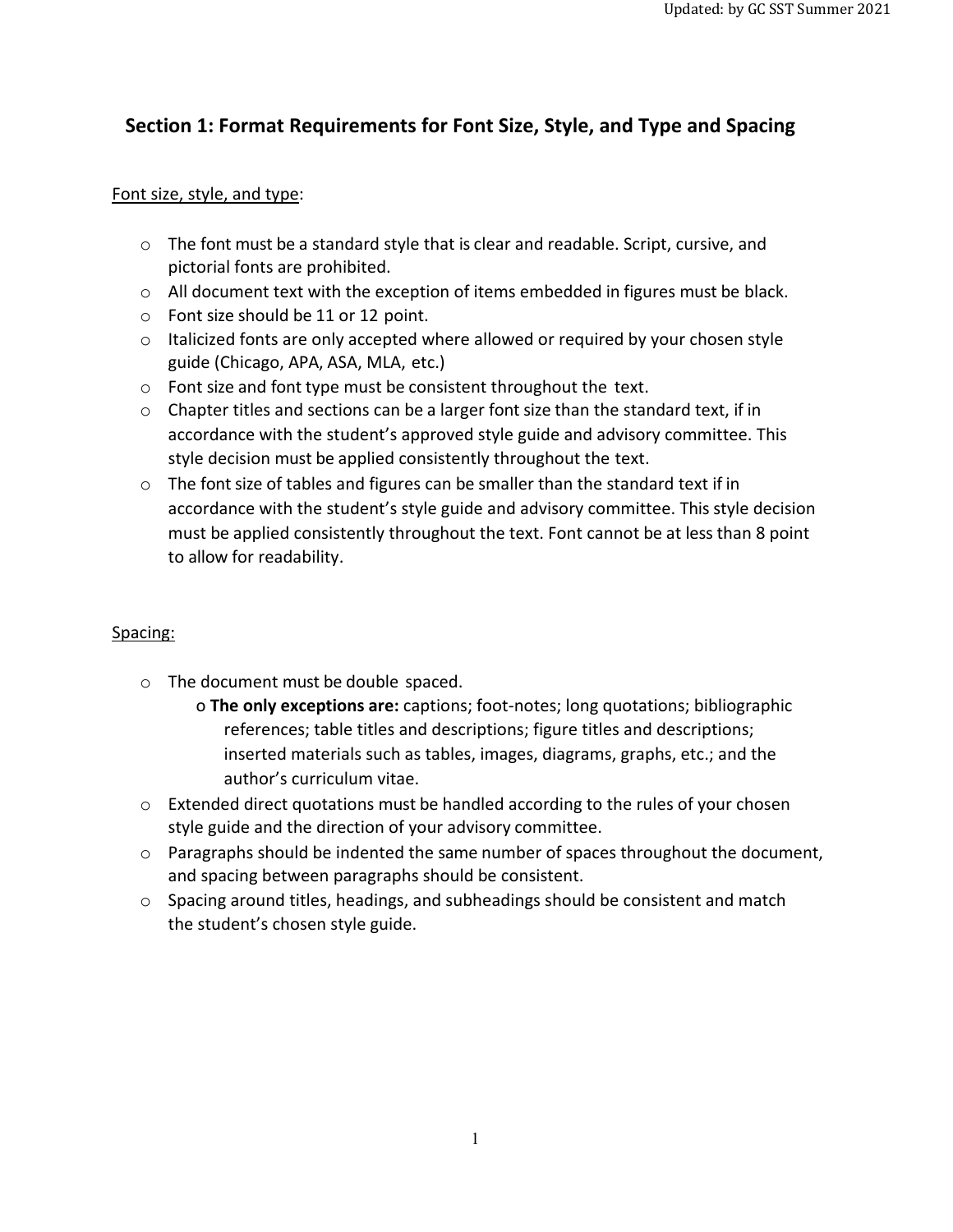# **Section 2: Paragraph Style: The Default Style and How to Change It**

### The Default Style or The Normal Style:

The default setting for a new, blank Microsoft Word document (2007 or newer) is called the **Normal Style**. This means that when you open a new document, a default font style (Calibri), line spacing (1.15 spaces with an additional 10 points after each line), and font size (11 points) are already in place. The Normal style is highlighted in yellow in the Styles pane located at the top of your document in the Home tab.



These settings are automatically applied to the entire document unless you manually change them.

In order to apply a different paragraph style, individuals generally go to the Font and Paragraph tool bars in the Home tab (illustrated below). This allows people to change their font styles and line spacing, amongst other visual attributes.



However, there is **another approach that is more advisable** for electronic thesis and dissertation formatting. Instead of going to the Font and Paragraph tool bars, it is better to change the default template rather than just making changes to the body text only. Changing the Normal Style will ensure that the font style and size and paragraph spacing are consistent throughout your document. This prevents Word from reverting back to the default style at certain times, which may result in inconsistencies that you mostly want to avoid.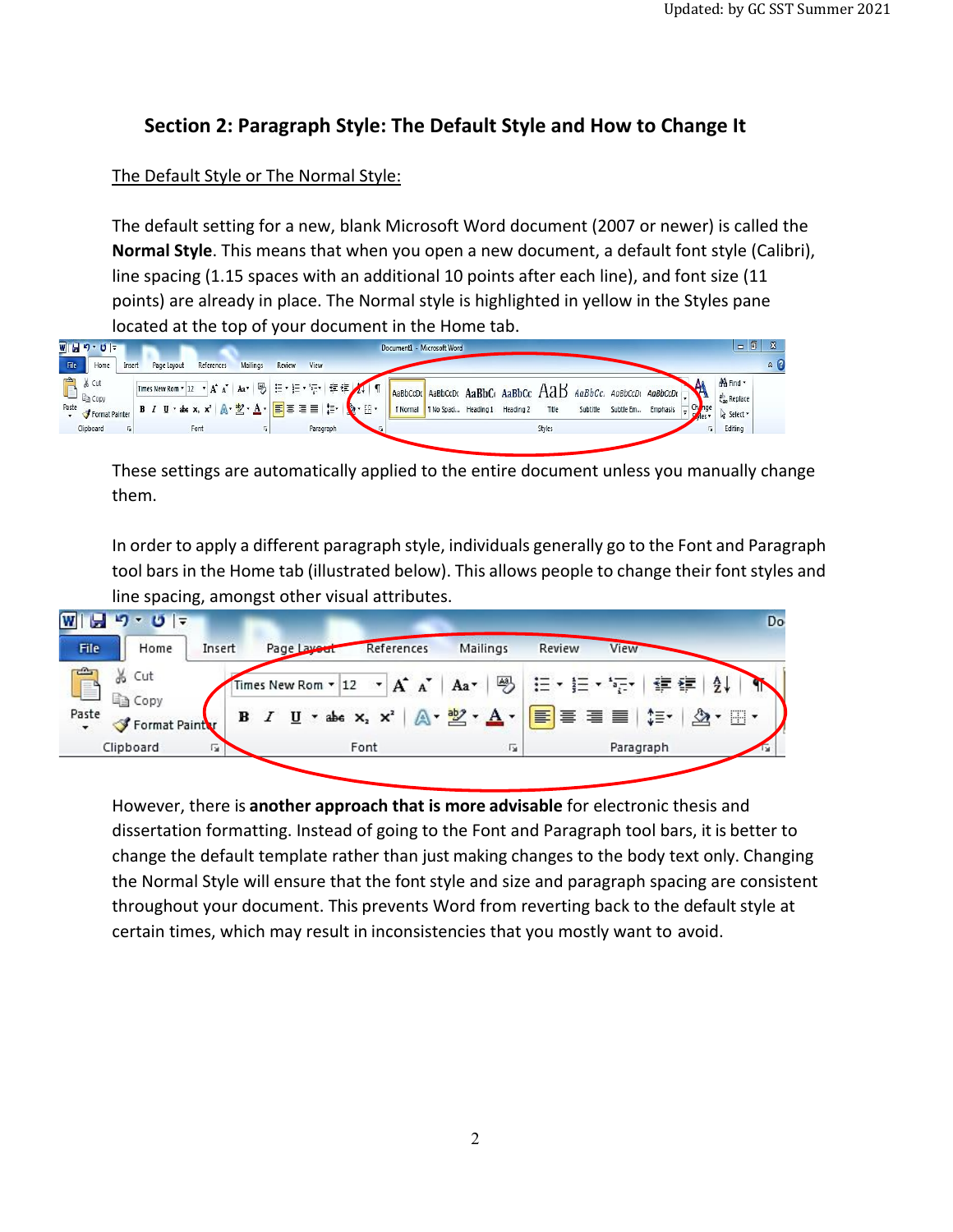First, you want to make sure that the Normal Style is applied to the body text of your thesis/ dissertation. If you have already manually changed the font style and size and paragraph spacing using the Font and Paragraph tool bars, there is no reason to delete your work! You will want to make sure that the Normal Style matches whatever font style and size and paragraph spacing you have put in place. Remember the Graduate College has a few policies on this that must be followed:

- The document must be **double spaced**.
	- o **Remember the exceptions are**: captions, footnotes, long quotations, bibliographic references, table titles and descriptions, figure titles and descriptions, inserted materials such as tables, images, diagrams, graphs, etc., and the author's curriculum vitae
- There is not a preferred font style; however, you can only use one style type (i.e., Times New Roman, Arial, Calibri, etc.).
- The font size must be either 11 point or 12 point size. Similarly, one size must be used for your body text. However, you may have a smaller font size (no smaller than 8 point size) for the title and descriptions of tables, figures, and other inserted items in your document. The font used on your title page and copyright page should be the same size and font used in the main body of your document it should not be bolded.

## Modifying the Normal Style:

Located at the lower, right-hand corner of the Style section (in the Home's tab) is a little diagonal arrow. To display the Styles menu, you must click on this arrow. You can also hit Alt+Ctrl+Shift+S.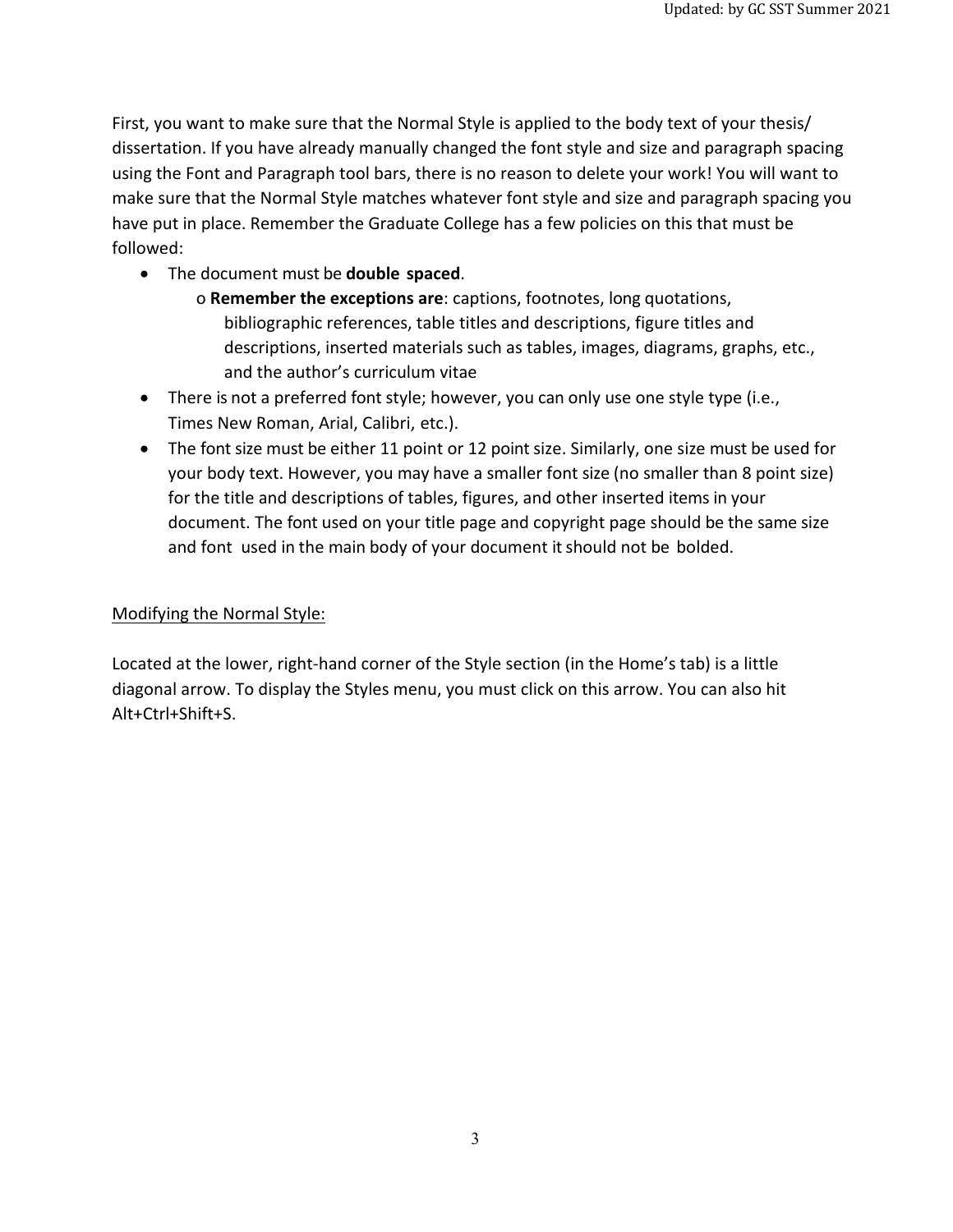| $\mathsf{L}$<br>$\P$<br>囲 - | AaBbCcDc<br><b>T</b> Normal | 1 No Spac Heading 1 | AaBbCcDt AaBbC AaBbCcl AaB                                           | Heading 2              | Title | Subtitle | AaBbCcC AaBbCcDt AaBbCcDt<br>Subtle Em | Emphasis | $\overline{\phantom{0}}$  | le Em | IbCcDt AaBbCcDt<br>Emphasis<br>Ψ<br>ß.                | # Find →<br>ab <sub>c</sub> Replace<br>☆ Select -<br>Editing |
|-----------------------------|-----------------------------|---------------------|----------------------------------------------------------------------|------------------------|-------|----------|----------------------------------------|----------|---------------------------|-------|-------------------------------------------------------|--------------------------------------------------------------|
| Ġ<br>and the second second  | $\mathbf{R}$                | $\Delta$            | on who who who would would well who well while when the world there. | Styles                 |       |          |                                        |          | $\overline{\mathbb{F}_M}$ |       |                                                       | $- \times$                                                   |
|                             |                             |                     |                                                                      |                        |       |          |                                        |          |                           |       | Styles                                                |                                                              |
|                             |                             |                     |                                                                      |                        |       |          |                                        |          |                           |       | Clear All                                             |                                                              |
|                             |                             |                     |                                                                      |                        |       |          |                                        |          |                           |       | Normal                                                | $\P$                                                         |
|                             |                             |                     |                                                                      |                        |       |          |                                        |          |                           |       | No Spacing                                            | $\P$                                                         |
|                             |                             |                     |                                                                      |                        |       |          |                                        |          |                           |       | Heading 1                                             | $\P$ a                                                       |
|                             |                             |                     |                                                                      | The Styles menu should |       |          |                                        |          |                           |       | Heading 2                                             | $\P$ a                                                       |
|                             |                             |                     |                                                                      | look similar to this   |       |          |                                        |          |                           |       | Title                                                 | <u>та</u>                                                    |
|                             |                             |                     |                                                                      |                        |       |          |                                        |          |                           |       | Subtitle                                              | $\Pi$ a                                                      |
|                             |                             |                     |                                                                      |                        |       |          |                                        |          |                           |       | Subtle Emphasis                                       | $\alpha$                                                     |
|                             |                             |                     |                                                                      |                        |       |          |                                        |          |                           |       | Emphasis                                              | a                                                            |
|                             |                             |                     |                                                                      |                        |       |          |                                        |          |                           |       | <b>Intense Emphasis</b>                               | a<br>$\alpha$                                                |
|                             |                             |                     |                                                                      |                        |       |          |                                        |          |                           |       | Strong<br>Quote                                       | $\P$ a                                                       |
|                             |                             |                     |                                                                      |                        |       |          |                                        |          |                           |       | Intense Quote                                         | $\Pi$ a                                                      |
|                             |                             |                     |                                                                      |                        |       |          |                                        |          |                           |       | Subtle Reference                                      | a                                                            |
|                             |                             |                     |                                                                      |                        |       |          |                                        |          |                           |       | Intense Reference                                     | a                                                            |
|                             |                             |                     |                                                                      |                        |       |          |                                        |          |                           |       | <b>Book Title</b>                                     | a                                                            |
|                             |                             |                     |                                                                      |                        |       |          |                                        |          |                           |       | List Paragraph                                        | T                                                            |
|                             |                             |                     |                                                                      |                        |       |          |                                        |          |                           |       | Show Preview                                          |                                                              |
|                             |                             |                     |                                                                      |                        |       |          |                                        |          |                           |       | Disable Linked Styles<br>$A^4_{\tilde{D}}$<br>參<br>A4 | Options                                                      |

1. In the Styles box, find Normal. Click the arrow (paragraph scroll) located to the right of the word (Do not click the word 'Normal').

| Styles                                 | $\ast$ X                | Modify Style                                                                                            | $\times$ |
|----------------------------------------|-------------------------|---------------------------------------------------------------------------------------------------------|----------|
| Clear All                              |                         | Properties                                                                                              |          |
| Normal                                 | $\P$                    | Normal<br>Name:                                                                                         |          |
| No Spacing                             | M                       | Style type:<br>Paragraph                                                                                |          |
| Heading 1                              | $\underline{43}$        |                                                                                                         |          |
| Heading 2                              | $\underline{\text{ma}}$ | Style based on:<br>(no style)                                                                           |          |
| <b>Title</b>                           | $\P$ a                  | <b>T</b> Normal<br>Style for following paragraph:                                                       |          |
| Subtitle                               | $\Pi$ a                 | Formatting                                                                                              |          |
| Subtle Emphasis                        | a                       |                                                                                                         |          |
| Emphasis                               | a                       | Calibri (Body)<br>11<br>B<br>$\vee$<br>I<br>U<br>Automatic<br>$\checkmark$                              |          |
| Intense Emphasis                       | a                       |                                                                                                         |          |
| Strong                                 | a                       | $*_{\equiv}$<br>←≡<br>涯<br>$\rightarrow$<br>≡<br>亖<br>石<br>丰<br>≡<br>≡                                  |          |
| Quote                                  | Пa                      | Previous Paragraph Previous Paragraph Previous Paragraph Previous Paragraph Previous Paragraph Previous |          |
| Intense Ouote                          | $\P$ a                  | Paragraph Previous Paragraph Previous Paragraph Previous Paragraph Previous Paragraph                   |          |
| Subtle Reference                       | a                       | Sample Text Sample Text Sample Text Sample Text Sample Text Sample Text Sample Text Sample Text         |          |
| Intense Reference                      | a                       | Sample Text Sample Text Sample Text Sample Text Sample Text Sample Text Sample Text Sample Text         |          |
| Book Title                             | a                       | Sample Text Sample Text Sample Text Sample Text Sample Text                                             |          |
| List Paragraph                         | T                       | Following Paragraph Following Paragraph Following Paragraph Following Paragraph Following Paragraph     |          |
|                                        |                         | Following Paragraph Following Paragraph Following Paragraph Following Paragraph Following Paragraph     |          |
| Show Preview                           |                         | Following Paragraph Following Paragraph Following Paragraph Following Paragraph Following Paragraph     |          |
| Disable Linked Styles                  |                         | Following Paragraph Following Paragraph Following Paragraph Following Paragraph Following Paragraph     |          |
|                                        |                         | Font: (Default) +Body (Calibri), Left<br>Line spacing: Multiple 1.15 li, Space                          |          |
| <sup>A4</sup> p<br>參<br>A <sub>4</sub> | Options                 | After: 10 pt, Widow/Orphan control, Style: Show in the Styles gallery                                   |          |